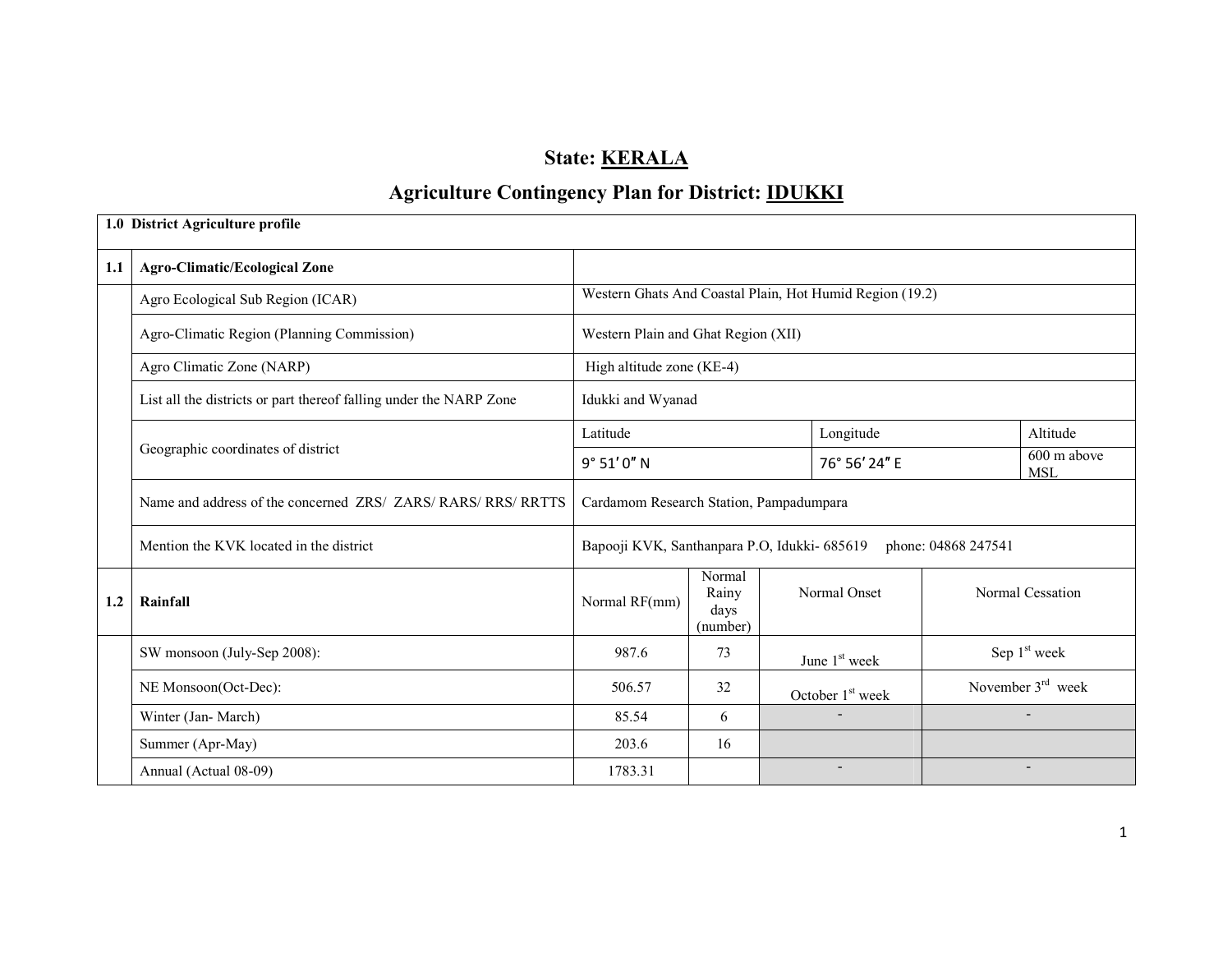| 1.3 | <b>Land use</b><br>pattern of the<br>district (latest statistics) | Geographical<br>Area | Forest area | Land under<br>non-<br>agricultural use | Permanent<br>pastures | Cultivable<br>wasteland | Land under<br>Misc. tree<br>crops and<br>groves | Barren and<br>uncultivable<br>land | Current<br>fallows | Other<br>fallows |
|-----|-------------------------------------------------------------------|----------------------|-------------|----------------------------------------|-----------------------|-------------------------|-------------------------------------------------|------------------------------------|--------------------|------------------|
|     | Area (ha)                                                         | 436328               | 198413      | 1867                                   | 171                   | 1460                    | 178                                             | 2181                               | 940                | 740              |

| 1, 4 | Major Soils (common names like shallow red<br>soils etc.,) | Area $(900 \text{ ha})$ | Percent (%) of total |
|------|------------------------------------------------------------|-------------------------|----------------------|
|      | . Forest loam                                              | 210.280                 | 48.19                |
|      | 2. Laterite                                                |                         |                      |
|      | 3. Brown hydromorphic                                      |                         |                      |
|      | 4. Alluvial                                                |                         |                      |
|      | Others (specify):                                          |                         |                      |
| 1.5  | <b>Agricultural land use</b>                               | Area $(900 \text{ ha})$ | Cropping intensity % |
|      | Net sown area                                              | 229.65                  |                      |
|      | Area sown more than once                                   | 60.18                   |                      |
|      | Gross cropped area                                         | 289.84                  |                      |

| 1.6 | Irrigation                   |                          | Area ('000 ha) |                                    |  |  |  |  |
|-----|------------------------------|--------------------------|----------------|------------------------------------|--|--|--|--|
|     | Net irrigated area           |                          | 18.060         |                                    |  |  |  |  |
|     | Gross irrigated area         |                          |                |                                    |  |  |  |  |
|     | Rainfed area                 | $\overline{\phantom{a}}$ |                |                                    |  |  |  |  |
|     | <b>Sources of Irrigation</b> | <b>Number</b>            | Area ('000 ha) | Percentage of total irrigated area |  |  |  |  |
|     | Canals                       |                          | 4.117          | 22                                 |  |  |  |  |
|     | Tanks                        |                          | 6.462          | 35                                 |  |  |  |  |
|     | Open wells                   |                          | 1.849          | 10                                 |  |  |  |  |
|     | Bore wells                   |                          | 0.190          |                                    |  |  |  |  |
|     | Lift irrigation              |                          |                |                                    |  |  |  |  |
|     | Minor irrigations            |                          | 0.146          | 0.8                                |  |  |  |  |
|     | Micro-irrigation             |                          |                |                                    |  |  |  |  |
|     | Other sources                |                          | 5.296          | 29                                 |  |  |  |  |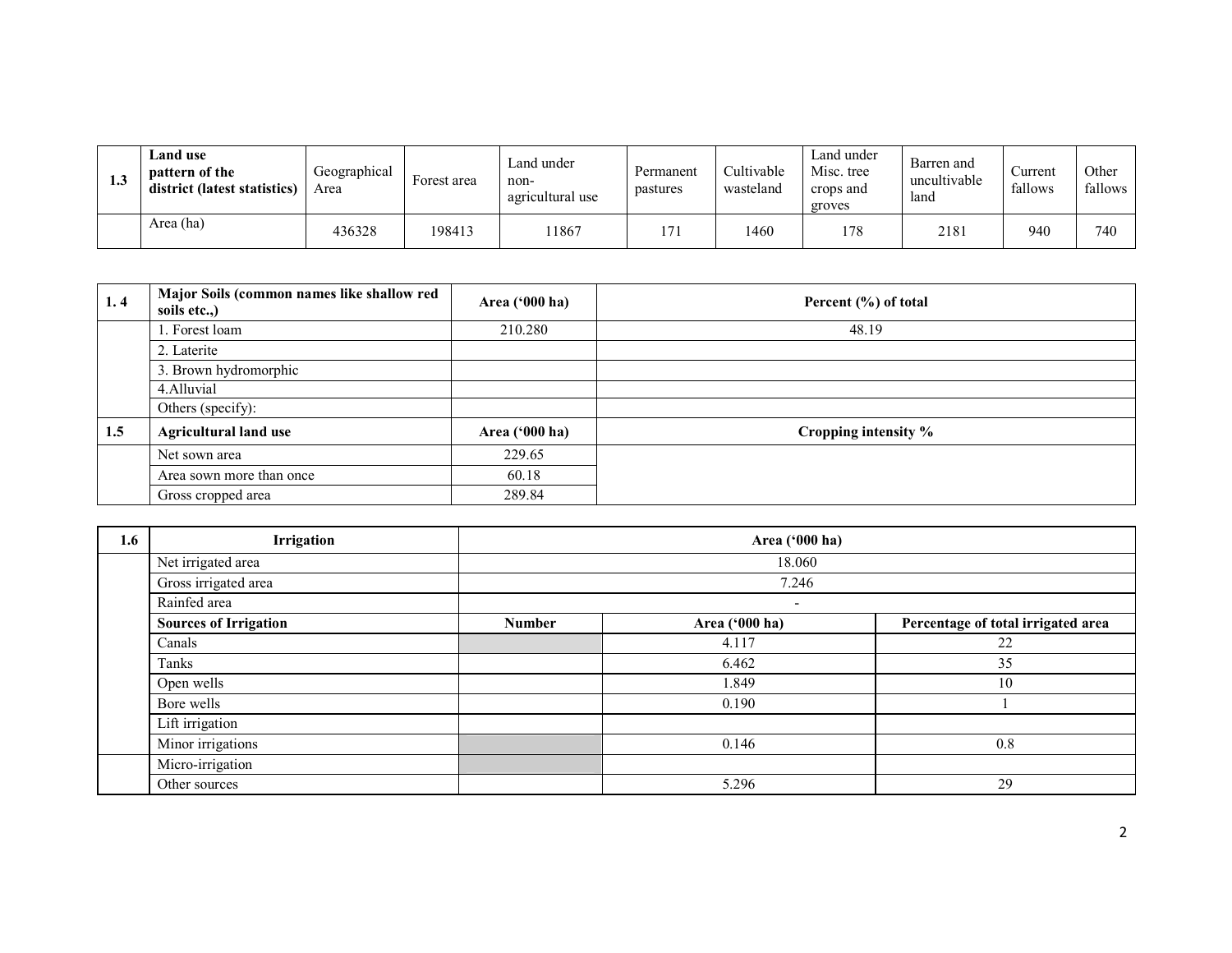| Total Irrigated Area                                                                                       |                                  | 18.060      |  |  |  |
|------------------------------------------------------------------------------------------------------------|----------------------------------|-------------|--|--|--|
| Pump sets                                                                                                  |                                  |             |  |  |  |
| No. of Tractors                                                                                            |                                  |             |  |  |  |
| Groundwater availability and use* (Data<br>source: State/Central Ground water<br><b>Department /Board)</b> | No. of blocks/<br><b>Tehsils</b> | $(\%)$ Area |  |  |  |
| Over exploited                                                                                             | Nil                              |             |  |  |  |
| Critical                                                                                                   | one                              | 95.75       |  |  |  |
| Semi-critical                                                                                              | Two                              | 56.86       |  |  |  |
| Safe                                                                                                       | Five                             | 36.50       |  |  |  |
| Wastewater availability and use                                                                            |                                  |             |  |  |  |
| Ground water quality                                                                                       | Good                             |             |  |  |  |
| *over-exploited: groundwater utilization > 100%; critical: 90-100%; semi-critical: 70-90%; safe: <70%      |                                  |             |  |  |  |

1.7Area under major field crops & horticulture etc. (2008-09)

| 1.7 | <b>Major Field Crops cultivated</b> |                  | Area (ha) |                  |         |        |              |  |  |  |
|-----|-------------------------------------|------------------|-----------|------------------|---------|--------|--------------|--|--|--|
|     |                                     |                  | Kharif    | Rabi             |         | Summer | <b>Total</b> |  |  |  |
|     |                                     | <b>Irrigated</b> | Rainfed   | <b>Irrigated</b> | Rainfed |        |              |  |  |  |
|     | Tapioca                             | 1189             |           | 4136             |         | 2381   | 7706         |  |  |  |
|     | Sugarcane                           |                  |           | 2298             |         |        | 2487         |  |  |  |
|     | Rice                                | 494              |           | 1561             |         | 57     | 2115         |  |  |  |
|     | Ragi                                |                  |           |                  |         |        |              |  |  |  |
|     | Other cereals                       |                  |           |                  |         |        | 26           |  |  |  |

| <b>Horticulture crops - Fruits</b> | <b>Total area</b> |  |  |  |  |  |
|------------------------------------|-------------------|--|--|--|--|--|
| Jack                               | 11171             |  |  |  |  |  |
| Mango                              | 5054              |  |  |  |  |  |
| Plantain                           | 3390              |  |  |  |  |  |
| Banana                             | 2705              |  |  |  |  |  |
| Pineapple                          | 1008              |  |  |  |  |  |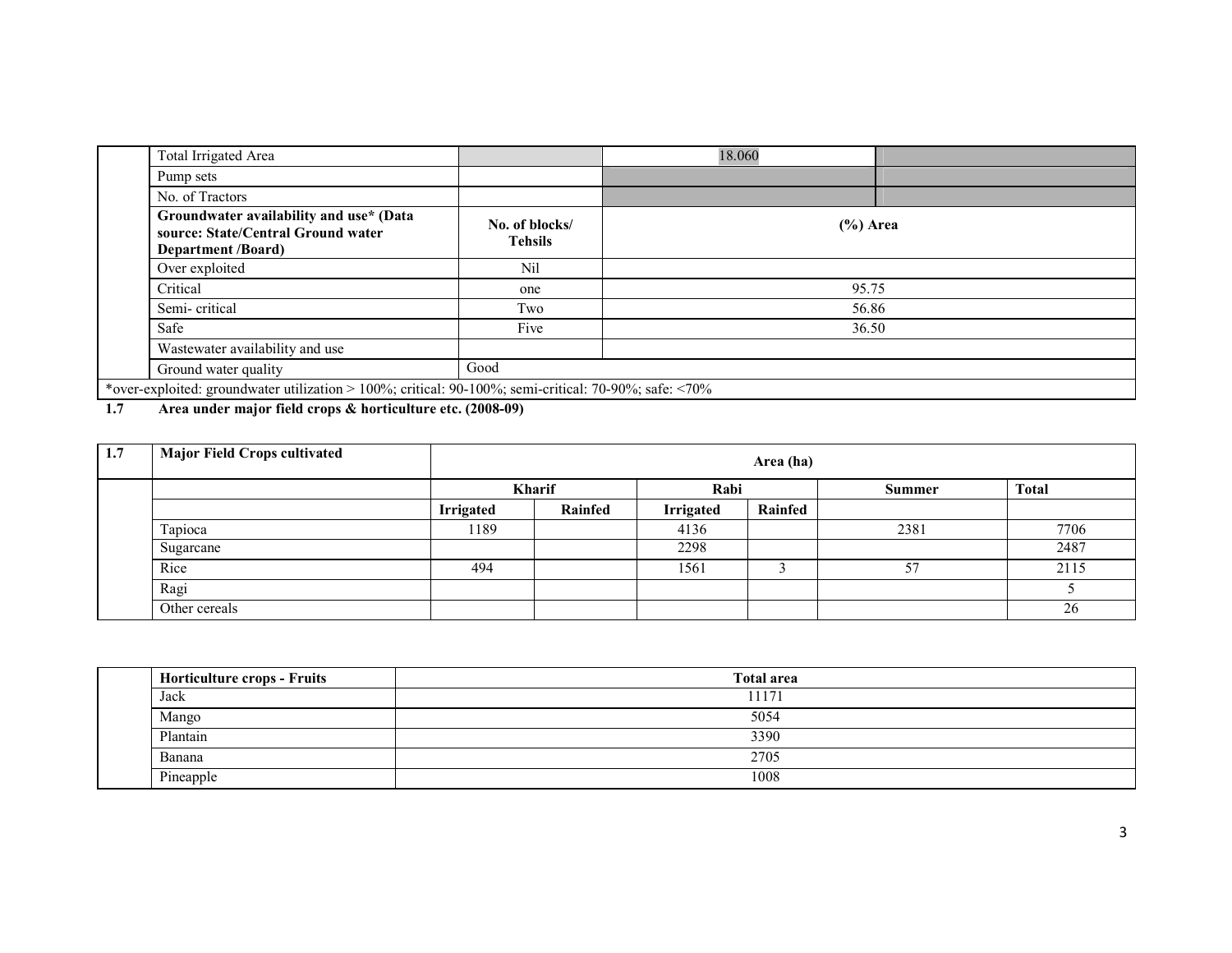| <b>Horticultural crops - Vegetables</b> | <b>Total area</b>    |  |
|-----------------------------------------|----------------------|--|
| Drumstick                               | 488                  |  |
| Bitter gourd                            | 480                  |  |
| Green chillies                          | 52                   |  |
| Amaranthus                              | 46                   |  |
| <b>Medicinal and Aromatic crops</b>     | Total area ('000 ha) |  |
| Pepper                                  | 58.2                 |  |
| Cardamom                                | 33.0                 |  |
| Nutmeg                                  | 2.5                  |  |
| Vanilla                                 | 0.9                  |  |
| Clove                                   | 0.7                  |  |
| Ginger                                  | 0.6                  |  |
| Tamarind                                | 0.3                  |  |
| Turmeric                                | 0.2                  |  |

| <b>Plantation crops</b> | <b>Total area</b> |  |
|-------------------------|-------------------|--|
| Rubber                  | 39.3              |  |
| Coconut                 | 17.7              |  |
| Coffee                  | 12.6              |  |
| Cocoa                   | 10.2              |  |
| Arecanut                | 3.1               |  |
| Cashew                  | 1.3               |  |
| <b>Fodder crops</b>     | <b>Total area</b> |  |
| Fodder grass            | 1.8               |  |
| Green Manure            | 1.2               |  |
| Total fodder crop area  |                   |  |
| <b>Grazing land</b>     |                   |  |
| Sericulture etc         |                   |  |
| <b>Others (Specify)</b> |                   |  |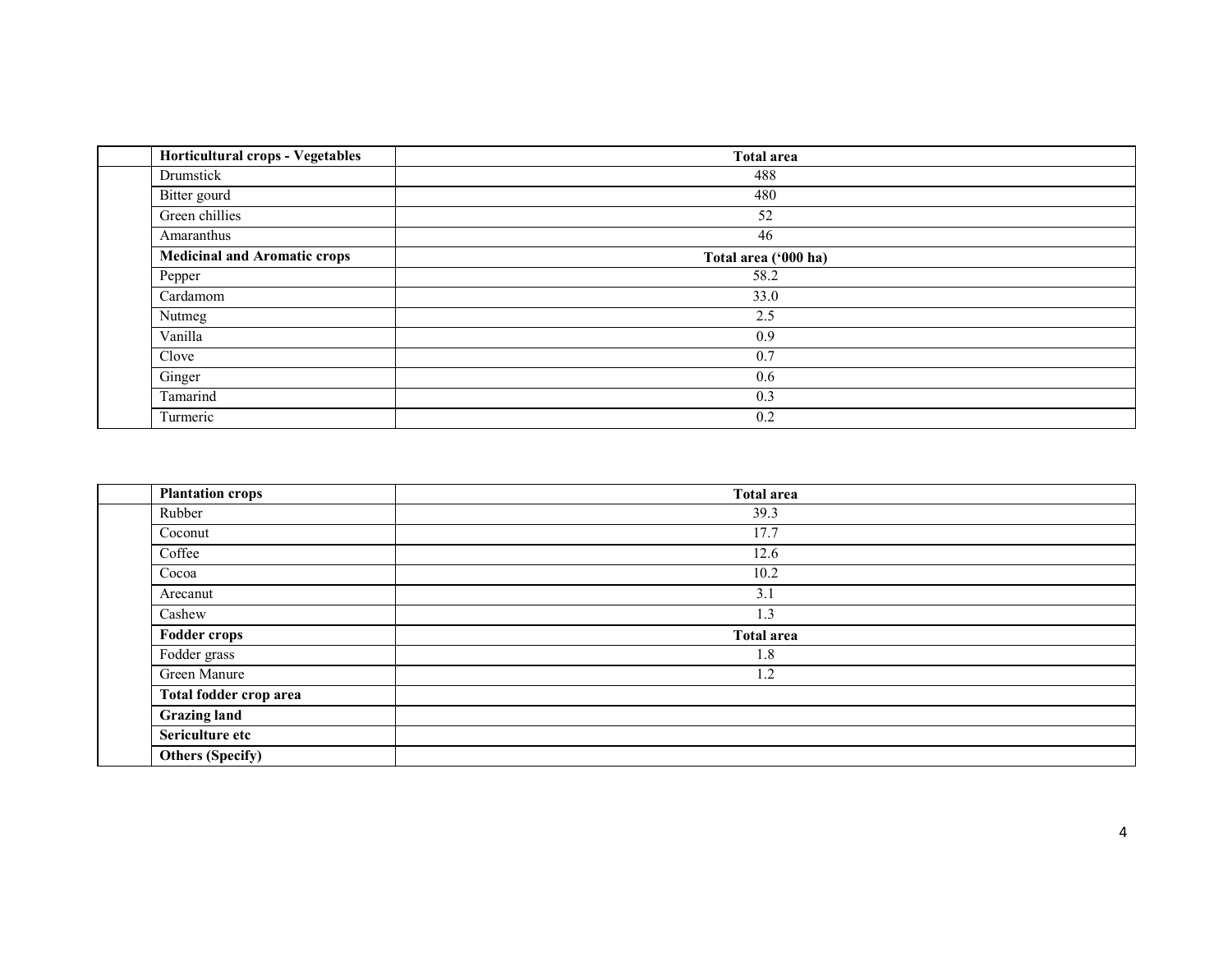| $\overline{1.8}$ | <b>Livestock</b>                                |                        | <b>Male ('000)</b> |                    | Female ('000)              |                           | <b>Total ('000)</b>            |  |  |
|------------------|-------------------------------------------------|------------------------|--------------------|--------------------|----------------------------|---------------------------|--------------------------------|--|--|
|                  | Non descriptive Cattle (local low yielding)     |                        | 10.62              |                    | 59.51                      |                           |                                |  |  |
|                  | Crossbred cattle                                |                        | 21.78              |                    | 158.93                     |                           |                                |  |  |
|                  | Non descriptive Buffaloes (local low yielding)  |                        | 3.192              |                    | 11.401                     |                           |                                |  |  |
|                  | <b>Graded Buffaloes</b>                         |                        | Nil                |                    |                            |                           |                                |  |  |
|                  | Goat                                            |                        | 38.57              |                    | 136.43                     |                           |                                |  |  |
|                  | Sheep                                           |                        |                    |                    |                            | 0.161                     |                                |  |  |
|                  | Others (Pig)                                    |                        |                    |                    |                            | 14.78                     |                                |  |  |
|                  | Commercial dairy farms (Number)                 |                        |                    |                    |                            |                           |                                |  |  |
| 1.9              | Poultry                                         |                        | No. of farms       |                    |                            | Total No. of birds ('000) |                                |  |  |
|                  | Commercial                                      |                        |                    |                    |                            | 413.09                    |                                |  |  |
|                  | Backyard                                        |                        |                    |                    |                            |                           |                                |  |  |
| 1.10             | Fisheries (Data source: Chief Planning Officer) |                        |                    |                    |                            |                           |                                |  |  |
|                  |                                                 |                        |                    |                    |                            |                           |                                |  |  |
|                  | A. Capture                                      |                        |                    |                    |                            |                           |                                |  |  |
|                  | i) Marine (Data Source: Fisheries Department)   | No. of fishermen       | <b>Boats</b>       |                    | <b>Nets</b>                |                           | <b>Storage facilities (Ice</b> |  |  |
|                  |                                                 |                        |                    |                    |                            |                           | plants etc.)                   |  |  |
|                  |                                                 |                        | Mechanized         | Non-<br>mechanized | Mechanized<br>(Trawl nets, | Non-<br>mechanized        |                                |  |  |
|                  |                                                 |                        |                    |                    | Gill nets)                 | (Shore                    |                                |  |  |
|                  |                                                 |                        |                    |                    |                            | Seines,                   |                                |  |  |
|                  |                                                 |                        |                    |                    |                            | Stake &                   |                                |  |  |
|                  |                                                 |                        |                    |                    |                            | trap nets)                |                                |  |  |
|                  |                                                 |                        |                    |                    |                            |                           |                                |  |  |
|                  |                                                 |                        |                    |                    |                            |                           |                                |  |  |
|                  |                                                 | No. Farmer owned ponds |                    |                    | <b>No. of Reservoirs</b>   |                           | No. of village tanks           |  |  |
|                  | ii) Inland (Data Source: Fisheries Department)  |                        |                    |                    |                            |                           |                                |  |  |
|                  |                                                 | 554                    |                    | 18                 |                            | <b>Nil</b>                |                                |  |  |
|                  |                                                 |                        |                    |                    |                            |                           |                                |  |  |
|                  | <b>B.</b> Culture                               |                        |                    |                    |                            |                           |                                |  |  |
|                  |                                                 |                        |                    |                    |                            |                           |                                |  |  |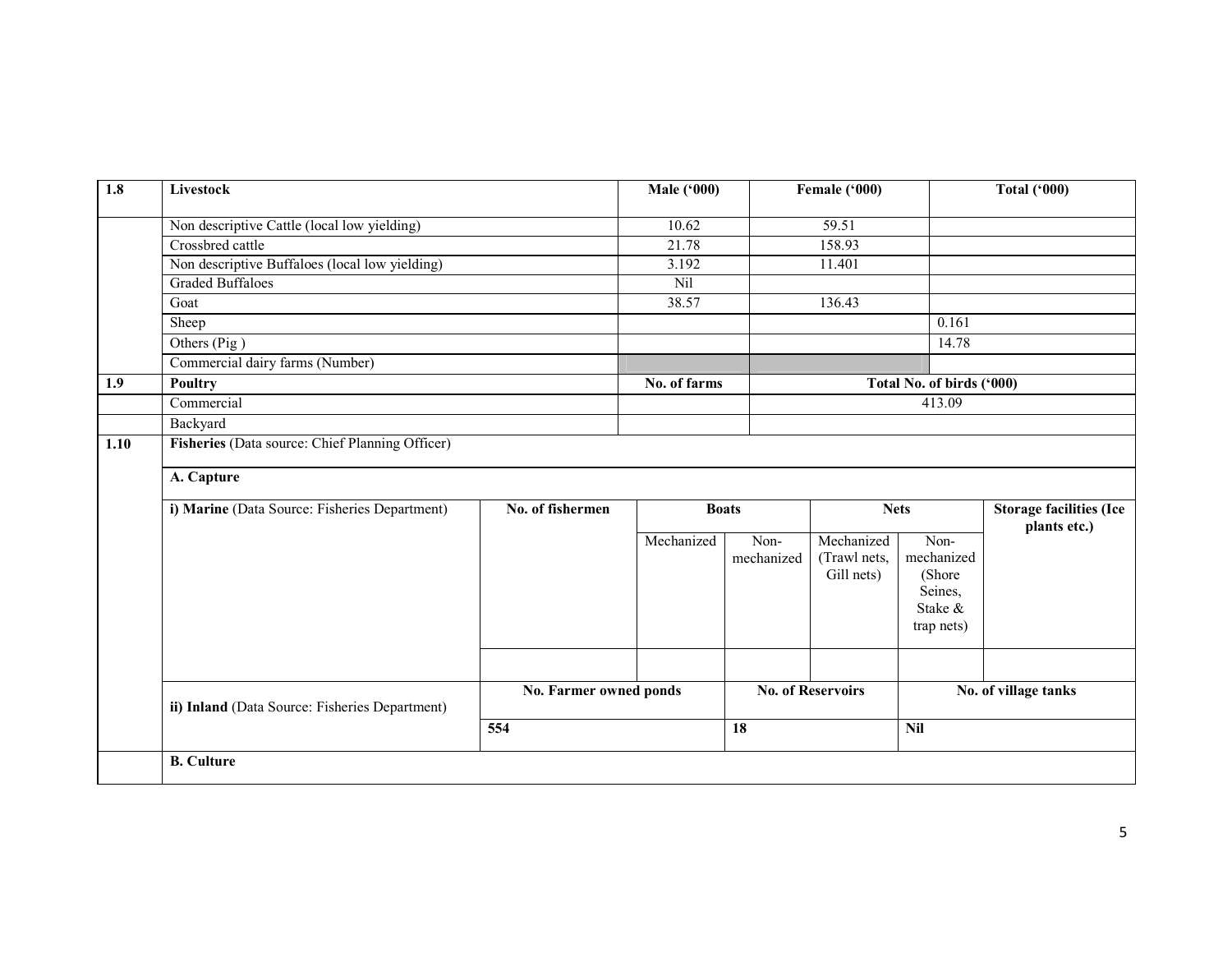|                                                                   | Water Spread Area (ha) | Yield (t/ha) | <b>Production ('000 tons)</b> |
|-------------------------------------------------------------------|------------------------|--------------|-------------------------------|
| i) Brackish water (Data Source: MPEDA/Fisheries Department)   NIL |                        |              |                               |
| ii) Fresh water (Data Source: Fisheries Department)               | 266                    | ل ک          | 0.732                         |

#### 1.11 Production and Productivity of major crops (Average of last 5 years: 2004, 05, 06, 07, 08)

|      |                                                                   |                 | <b>Kharif</b>                                                             | Rabi               |                         |                   | <b>Summer</b>           | <b>Total</b>          |                         | <b>Crop</b>                                  |
|------|-------------------------------------------------------------------|-----------------|---------------------------------------------------------------------------|--------------------|-------------------------|-------------------|-------------------------|-----------------------|-------------------------|----------------------------------------------|
| 1.11 | Name of crop                                                      | Production ('t) | Productivity (kg/ha)                                                      | Production<br>('t) | Productivity<br>(kg/ha) | Production<br>(t) | Productivity<br>(kg/ha) | Production<br>$($ 't) | Productivity<br>(kg/ha) | residue as<br>fodder<br>$^{\prime}000$ tons) |
|      | Major Field crops (Crops to be identified based on total acreage) |                 |                                                                           |                    |                         |                   |                         |                       |                         |                                              |
|      | Rice                                                              | 1968            | 2071                                                                      | 4501               | 2066                    | 380               | 2071                    | 6848                  | 2069                    |                                              |
|      | Tapioca                                                           |                 |                                                                           |                    |                         |                   |                         | 23169                 | 25947                   |                                              |
|      | Sugarcane                                                         |                 |                                                                           |                    |                         |                   |                         | 9733                  | 7.69                    |                                              |
|      |                                                                   |                 | Major Horticultural crops (Crops to be identified based on total acreage) |                    |                         |                   |                         |                       |                         |                                              |
|      | Jack                                                              |                 |                                                                           |                    |                         |                   |                         | 29 million<br>nos     | 2416 no/ha              |                                              |
|      | Pepper                                                            |                 |                                                                           |                    |                         |                   |                         | 33234                 | 337                     |                                              |
|      | Cardamom                                                          |                 |                                                                           |                    |                         |                   |                         | 7826                  | 236                     |                                              |
|      | Coffee                                                            |                 |                                                                           |                    |                         |                   |                         | 6913                  | 617                     |                                              |
|      | Plantain                                                          |                 |                                                                           |                    |                         |                   |                         | 30969                 | 7013                    |                                              |
|      | Banana                                                            |                 |                                                                           |                    |                         |                   |                         | 16478                 | 6220                    |                                              |
|      | Tea                                                               |                 |                                                                           |                    |                         |                   |                         | 36658                 | 1513                    |                                              |
|      | Ginger                                                            |                 |                                                                           |                    |                         |                   |                         | 2873                  | 3.39                    |                                              |
|      | Turmeric                                                          |                 |                                                                           |                    |                         |                   |                         | 650                   | 2.03                    |                                              |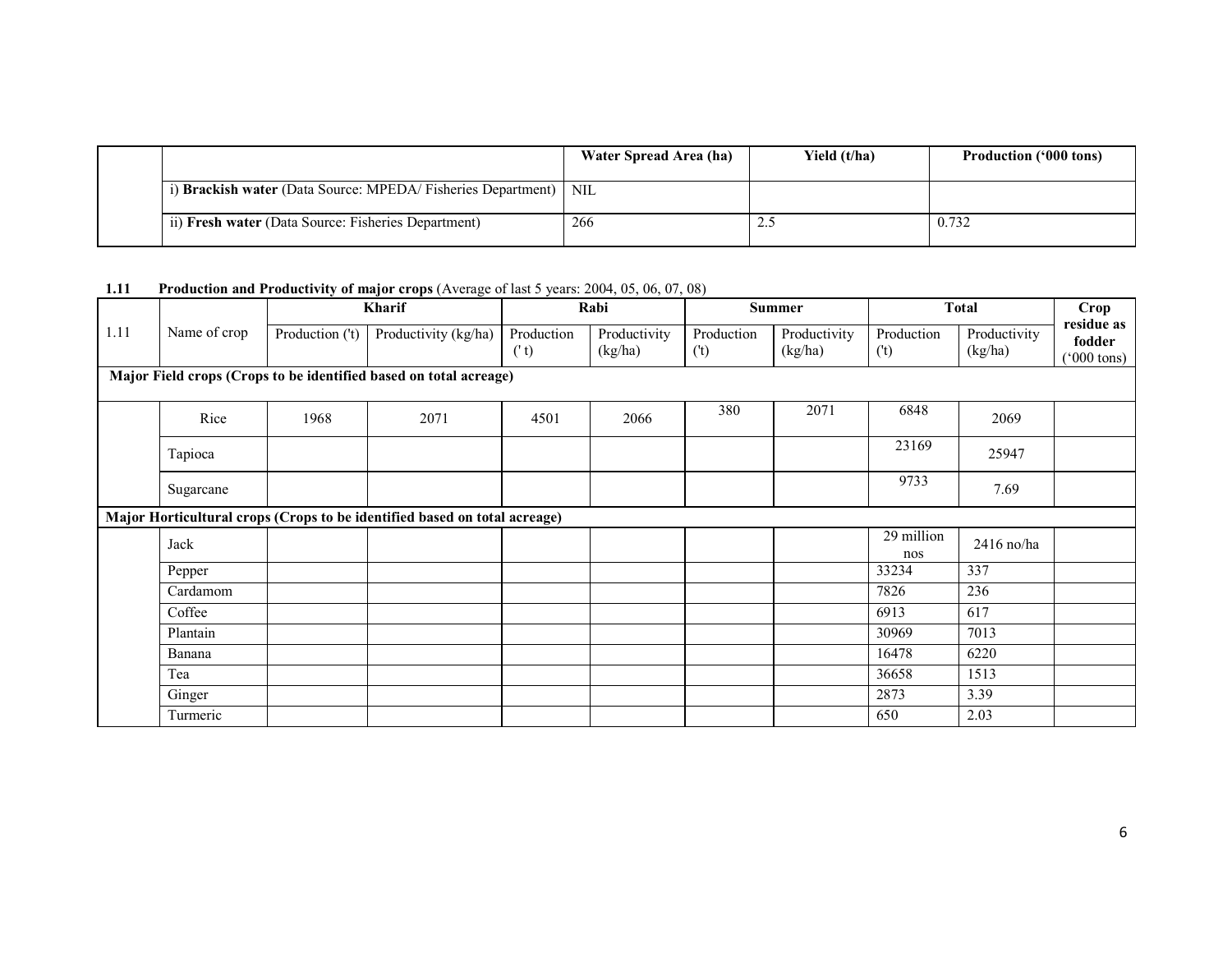| 1.12 | Sowing window for 5 major<br>field crops<br>(start and end of normal<br>sowing period) |  | Data Not Available |  |
|------|----------------------------------------------------------------------------------------|--|--------------------|--|
|      | Kharif-Rainfed                                                                         |  |                    |  |
|      | Kharif-Irrigated                                                                       |  |                    |  |
|      | Rabi-Rainfed                                                                           |  |                    |  |
|      | Rabi-Irrigated                                                                         |  |                    |  |

| 1.13 | What is the major contingency the district is prone to?<br>(Tick mark and mention years if known during the last 10 year period) | Regular | Occasional | None |
|------|----------------------------------------------------------------------------------------------------------------------------------|---------|------------|------|
|      | Drought                                                                                                                          |         | ✓          |      |
|      | Flood                                                                                                                            |         |            |      |
|      | Cyclone                                                                                                                          |         | ✔          |      |
|      | Hail storm                                                                                                                       |         | ✔          |      |
|      | Heat wave                                                                                                                        |         |            |      |
|      | Cold wave                                                                                                                        |         |            |      |
|      | Frost                                                                                                                            |         |            |      |
|      | Sea water intrusion                                                                                                              |         |            |      |
|      | Pests and diseases (specify)                                                                                                     |         |            |      |
|      | Coconut Mite                                                                                                                     |         |            |      |
|      | Coconut Yellowing                                                                                                                |         |            |      |
|      | Others                                                                                                                           | ✔       |            |      |
|      | Land slide                                                                                                                       |         |            |      |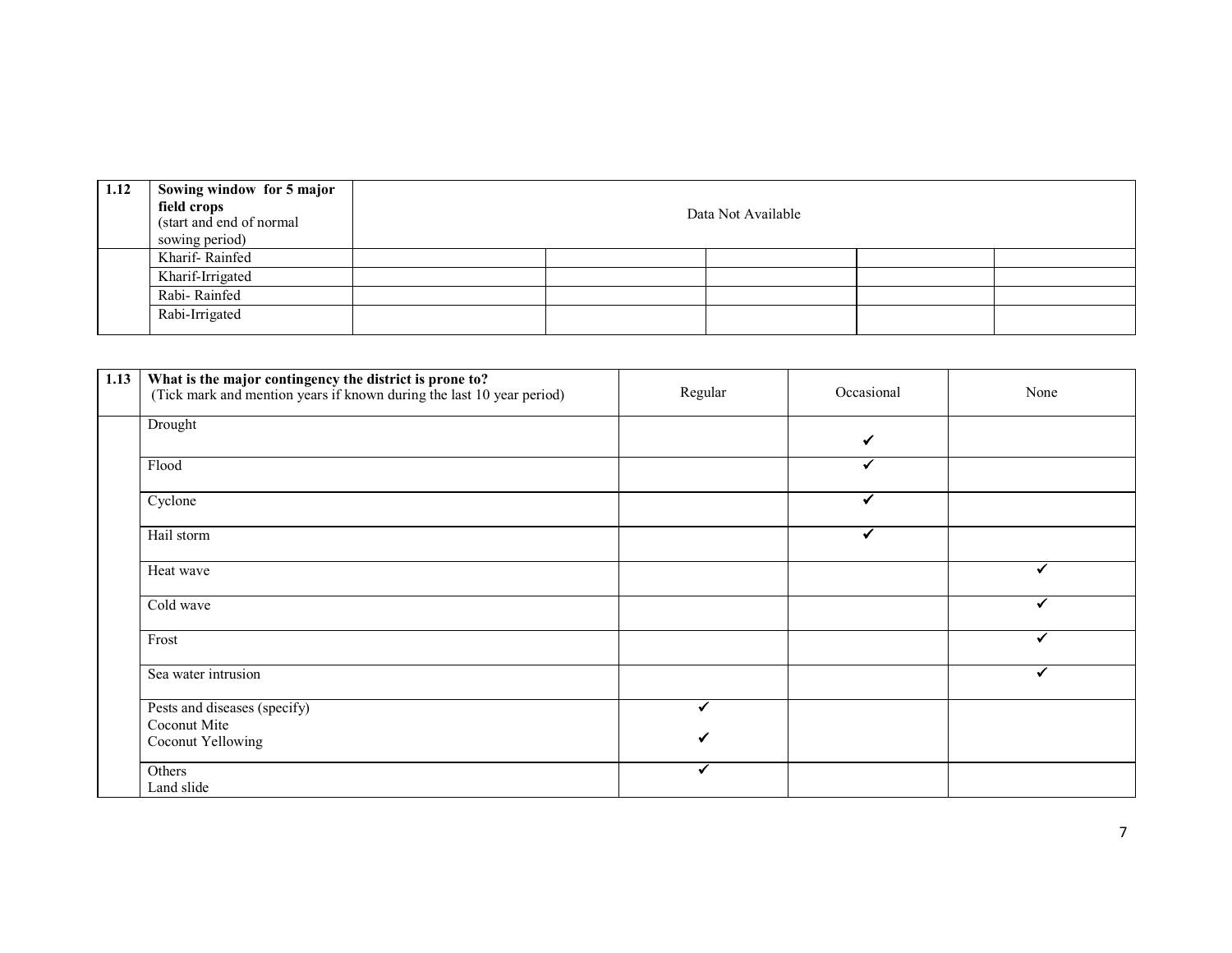#### 2.0 Strategies for weather related contingencies

2.1 Drought

2.1.1 Rainfed situation

| Condition                                         |                                                                 |                                                                                                                                    |                                                           |                                         |
|---------------------------------------------------|-----------------------------------------------------------------|------------------------------------------------------------------------------------------------------------------------------------|-----------------------------------------------------------|-----------------------------------------|
| <b>Early season</b><br>drought (delayed<br>onset) | <b>Major Farming situation</b>                                  | <b>Normal Crop/cropping</b><br>system                                                                                              | <b>Agronomic measures</b>                                 | <b>Remarks on Implementation</b>        |
| Delay by 2 weeks<br>(June $3^{\text{rd}}$ week)   | Manakkad series<br>Gravelly Sandy clay -clay<br>loam soils      | Coconut<br>based<br>mixed<br>with<br>Pepper,<br>cropping<br>Pineapple,<br>Tapioca<br>and<br>rubber.                                | Mulching<br>Bulk organic manuring<br>Sprinkler Irrigation | Micro irrigation<br>Scheme, RKVY, NREGS |
|                                                   | Thommankuthu series<br>Clay loam to gravelly clay<br>loam soils | Forest Vegetation, Rubber,<br>Coconut                                                                                              | $-do-$                                                    |                                         |
|                                                   | Chinnar series<br>Sandy loam to Sandy clay<br>loam soils        | Forest Vegetation, Tea                                                                                                             | Coir pith mulching<br>For tea                             |                                         |
|                                                   | Venmani Series<br>Loam to clay loam soils                       | Coconut<br>based<br>mixed<br>with<br>Pepper,<br>cropping<br>Tapioca, Cocoa,<br>Arecanut,<br>Coffee, Turmeric, ginger and<br>rubber | Mulching<br>Bulk organic manuring<br>Sprinkler Irrigation | Micro irrigation<br>Scheme, RKVY, NREGS |
|                                                   | Pampadumpara Series<br>Silty clay to clay soils                 | Cardamom, Coffee, Pepper                                                                                                           | Mulching<br>Bulk organic manuring<br>Sprinkler Irrigation | Micro irrigation<br>Scheme, RKVY, NREGS |
|                                                   | Anamudi Series<br>Silty loam to clay loam<br>soils              | Forest vegetation, Tea                                                                                                             | Coir pith mulching<br>For tea                             |                                         |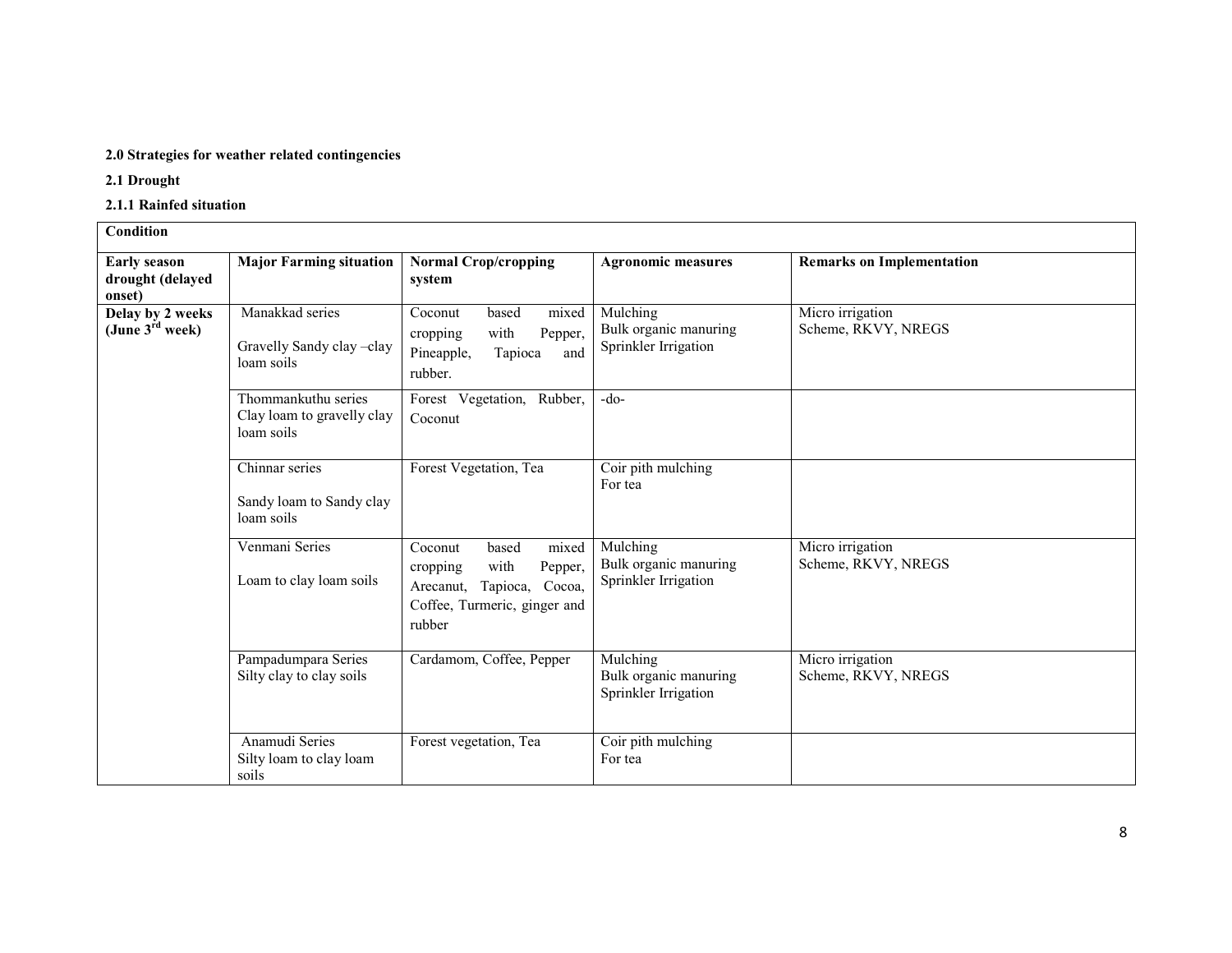| Condition            |                            |                              |                                                    |                |
|----------------------|----------------------------|------------------------------|----------------------------------------------------|----------------|
| Early season drought | Major Farming situation    | Normal Crop/cropping system  | Agronomic measures                                 | Remarks on     |
| (delayed onset)      |                            |                              |                                                    | Implementation |
| Delay by 4 weeks     | Manakkad series            | Coconut based mixed          | Mulching, Bulk organic manuring,                   | RKVY, NREGS    |
| (july 1st week)      |                            | cropping with Pepper,        | Sprinkler Irrigation                               |                |
|                      | Gravelly Sandy clay -clay  | Pineapple, Tapioca and       | Collection and conservation of rainwater,          |                |
|                      | loam soils                 | rubber.                      | De silting, repairing and renovation of irrigation |                |
|                      |                            |                              | channels.                                          |                |
|                      | Thommankuthu series        | Forest Vegetation, Rubber,   | Mulching, Bulk organic manuring,                   | CDB            |
|                      | Clay loam to gravelly clay | Coconut                      | Cover cropping,                                    |                |
|                      | loam soils                 |                              | Husk Burial                                        |                |
|                      | Chinnar series             | Forest Vegetation, Tea       | Coir pith mulching                                 |                |
|                      |                            |                              | For tea                                            |                |
|                      | Sandy loam to Sandy clay   |                              |                                                    |                |
|                      | loam soils                 |                              |                                                    |                |
|                      | Venmani Series             | Coconut based mixed          | Mulching, Bulk organic manuring,                   | RKVY, NREGS    |
|                      |                            | cropping with Pepper,        | Sprinkler Irrigation                               |                |
|                      | Loam to clay loam soils    | Arecanut, Tapioca, Cocoa,    | Collection and conservation of rainwater,          |                |
|                      |                            | Coffee, Turmeric, ginger and | De silting, repairing and renovation of irrigation |                |
|                      |                            | rubber                       | channels. Cover crops for rubber                   |                |
|                      | Pampadumpara Series        | Cardamom, Coffee, Pepper     | Mulching, Bulk organic manuring,                   | <b>RKVY</b>    |
|                      | Silty clay to clay soils   |                              | Sprinkler Irrigation                               |                |
|                      |                            |                              | Collection and conservation of rainwater,          |                |
|                      |                            |                              | De silting, repairing and renovation of irrigation |                |
|                      |                            |                              | channels                                           |                |
|                      | Anamudi Series             | Forest vegetation, Tea       | Coir pith mulching                                 |                |
|                      | Silty loam to clay loam    |                              | For tea                                            |                |
|                      | soils                      |                              |                                                    |                |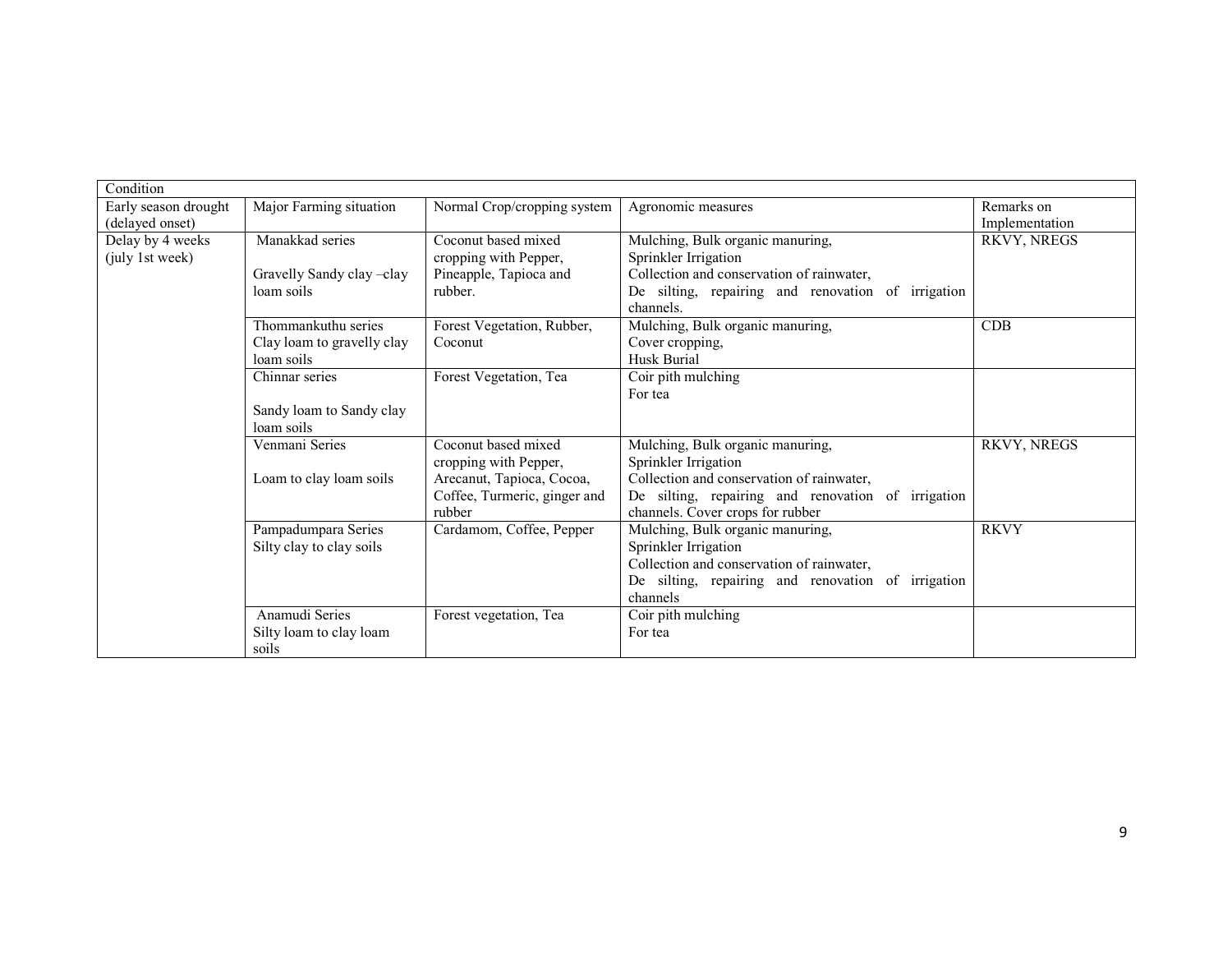| Condition                   |                                |                             |                           |                |
|-----------------------------|--------------------------------|-----------------------------|---------------------------|----------------|
| <b>Early season</b>         | <b>Major Farming situation</b> | <b>Normal Crop/cropping</b> | <b>Agronomic measures</b> | Remarks on     |
| drought (delayed            |                                | system                      |                           | Implementation |
| onset)                      |                                |                             |                           |                |
|                             | Not Applicable                 |                             |                           |                |
| Delay by 6 weeks            |                                |                             |                           |                |
| (July $3^{\text{rd}}$ week) |                                |                             |                           |                |
|                             |                                |                             |                           |                |

| Condition                                         |                                |                                       |                           |                                     |
|---------------------------------------------------|--------------------------------|---------------------------------------|---------------------------|-------------------------------------|
| <b>Early season</b><br>drought (delayed<br>onset) | <b>Major Farming situation</b> | <b>Normal Crop/cropping</b><br>system | <b>Agronomic measures</b> | <b>Remarks</b> on<br>Implementation |
| Delay by 8 weeks<br>(August 1st week)             |                                |                                       | Not Applicable            |                                     |

| <b>Condition</b>     |                                |                                    |            |                       |                |
|----------------------|--------------------------------|------------------------------------|------------|-----------------------|----------------|
| Mid season           | <b>Major Farming situation</b> | <b>Normal Crop/cropping system</b> | Crop       | Soil nutrient &       | Remarks on     |
| drought (long dry    |                                |                                    | management | moisture conservation | Implementation |
| spell, consecutive 2 |                                |                                    |            | measures              |                |
| weeks rainless       |                                |                                    |            |                       |                |
| $(>2.5$ mm) period)  |                                |                                    |            |                       |                |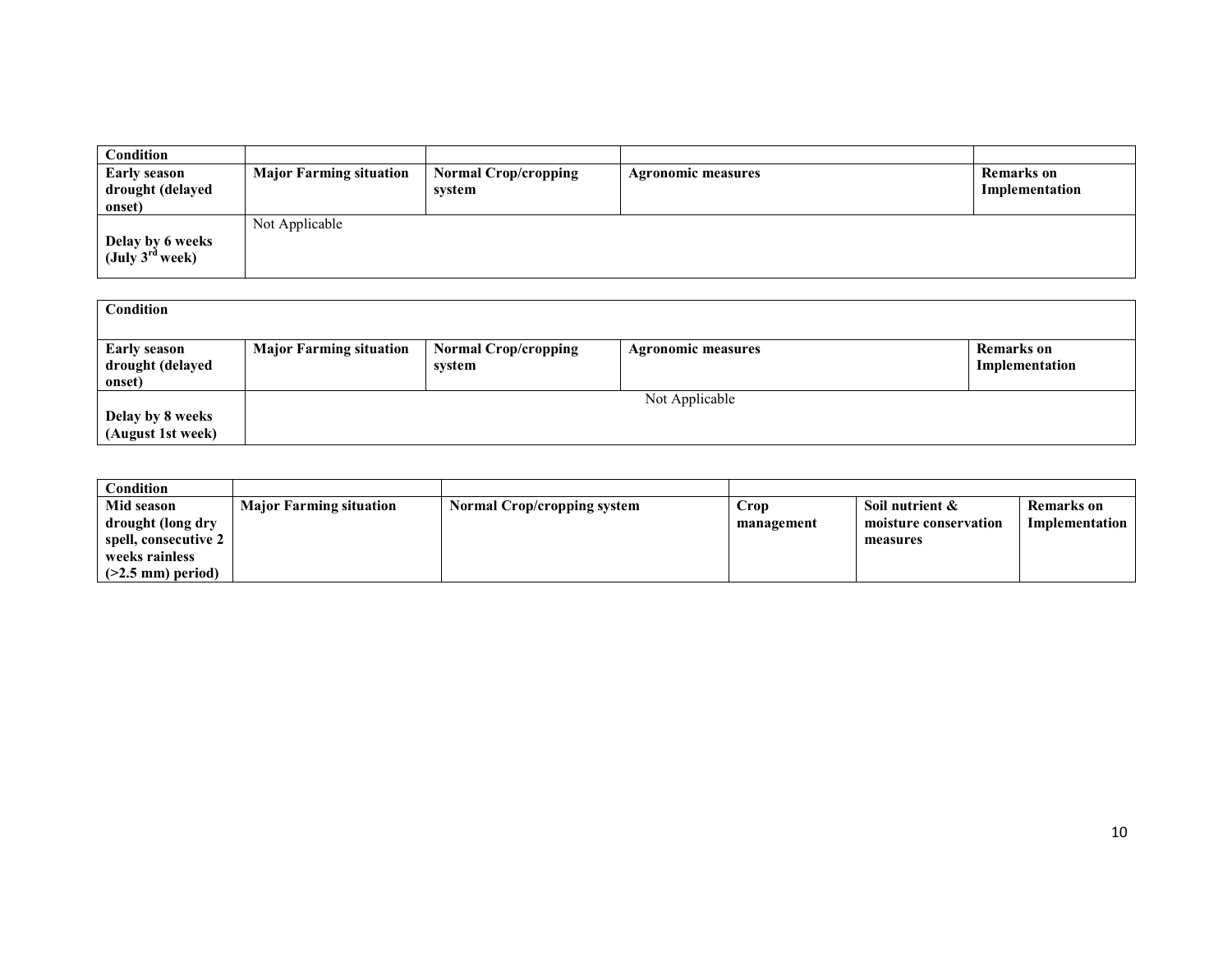| At vegetative stage | Manakkad series -gravelly<br>Sandy clay loam<br>To clay loam<br>Thommankuthu series<br>Clay loam to gravelly clay loam<br>Chinnar series<br>Sandy loam to Sandy clay loam<br>Venmany Series<br>Loam to clay<br>Pampadumpara Series<br>Silty clay to clay<br>Anamudi Series<br>Silty loam to clay loam | Coconut based mixed cropping with Pepper,<br>Pineapple, Tapioca and rubber.<br>Forest Vegetation, Rubber, Coconut<br>Forest Vegetation, Tea<br>Coconut based mixed cropping with Pepper,<br>Arecanut, Tapioca, Cocoa, Coffee, Turmeric,<br>Ginger and Rubber<br>Cardamom, Coffee, Pepper<br>Forest vegetation, Tea          | Providing<br>shade<br>net for cardamom.<br>Establishment of<br>leguminous cover<br>crop,<br>Provide<br>Shade<br>the<br>to<br>young plants,<br>white washing the<br>main<br>stem,<br>Antitranspirant<br>spray,        | Zero tillage, Mulching,<br>Sub-surface storing of<br>water, Less<br>ground<br>exploitation of ground<br>water, Drip irrigation,<br>Mist<br>irrigation<br>Terracing, Husk burial,<br>leaf cutting. |  |
|---------------------|-------------------------------------------------------------------------------------------------------------------------------------------------------------------------------------------------------------------------------------------------------------------------------------------------------|-----------------------------------------------------------------------------------------------------------------------------------------------------------------------------------------------------------------------------------------------------------------------------------------------------------------------------|----------------------------------------------------------------------------------------------------------------------------------------------------------------------------------------------------------------------|---------------------------------------------------------------------------------------------------------------------------------------------------------------------------------------------------|--|
|                     | Manakkad series<br>Sandy clay loam<br>Thommankuthu<br>series<br>Gravelly loam to gravelly clay<br>Chinnar series<br>Sandy loam to Sandy clay<br><b>Venmany Series</b><br>Loam to clay<br>Pampadumpara Series<br>Silty clay to clay<br>Anamudi Series                                                  | Coconut based mixed cropping with Pepper,<br>Pineapple, Tapioca and rubber.<br><b>Forest Vegetation</b><br>Forest Vegetation, Tea<br>Coconut based mixed cropping with Pepper,<br>Arecanut, Tapioca, Cocoa, Coffee, Turmeric,<br>ginger and rubber<br>Cardamom, Coffee, Pepper<br>Coconut based mixed cropping with Pepper, | Sprinkler<br>irrigation<br>(especially<br>for<br>coffee<br>and<br>Mist<br>pepper),<br>irrigation<br>for<br>cardamom.<br>Avoid<br>trashing,<br>Providing<br>Shade<br>nets<br>(Cardamom),<br>Antitranspirant<br>spray, | Sub-surface<br>Mulching,<br>storing of ground water,<br>exploitation of<br>Less<br>water,<br>Drip<br>ground<br>irrigation, Terracing,                                                             |  |
|                     | Silty loam to clay loam                                                                                                                                                                                                                                                                               | Pineapple, Tapioca and rubber.                                                                                                                                                                                                                                                                                              |                                                                                                                                                                                                                      |                                                                                                                                                                                                   |  |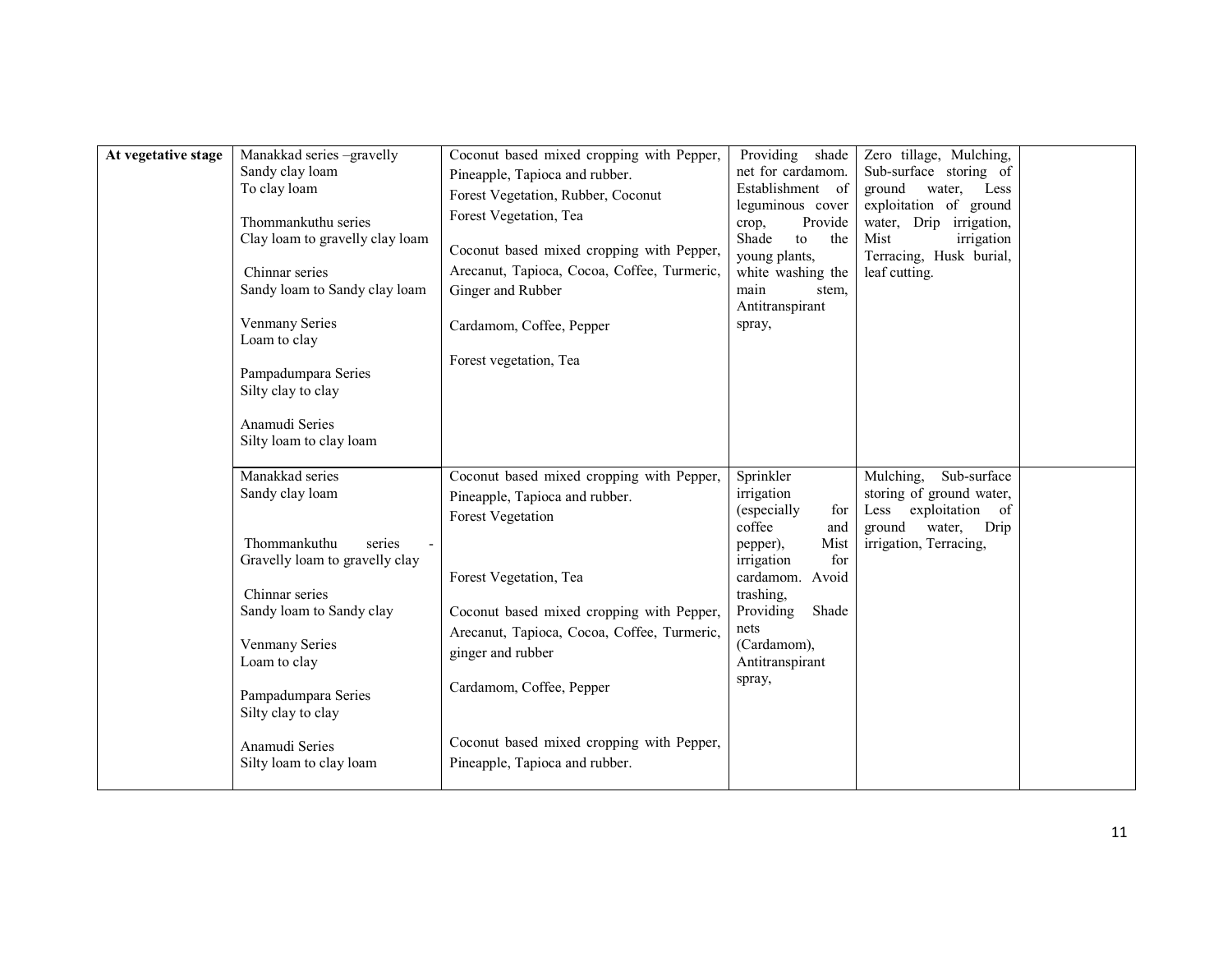| <b>Terminal drought</b> | Manakkad series                                                                     | Coconut based mixed cropping with Pepper,                                                                     | Establishment<br>- of                   | Sub-surface storing of                            |  |
|-------------------------|-------------------------------------------------------------------------------------|---------------------------------------------------------------------------------------------------------------|-----------------------------------------|---------------------------------------------------|--|
|                         | Sandy clay loam                                                                     | Pineapple, Tapioca and rubber.                                                                                | leguminous cover                        | ground<br>Less<br>water,                          |  |
|                         |                                                                                     | <b>Forest Vegetation</b>                                                                                      | Shading.<br>crop,<br>Pruning of coffee, | exploitation of ground<br>water, Drip irrigation, |  |
|                         | Thommankuthu series -                                                               |                                                                                                               | Antitranspirant                         | Mist<br><i>irrigation,</i>                        |  |
|                         | Gravelly loam to gravelly clay                                                      | Forest Vegetation, Tea                                                                                        | spray,                                  | Terracing, Husk burial,<br>leaf cutting.          |  |
|                         | Chinnar series<br>Sandy loam to Sandy clay<br><b>Venmany Series</b><br>Loam to clay | Coconut based mixed cropping with Pepper,<br>Arecanut, Tapioca, Cocoa, Coffee, Turmeric,<br>ginger and rubber |                                         |                                                   |  |
|                         | Pampadumpara Series<br>Silty clay to clay                                           | Cardamom, Coffee, Pepper                                                                                      |                                         |                                                   |  |
|                         |                                                                                     | Coconut based mixed cropping with Pepper,                                                                     |                                         |                                                   |  |
|                         | Anamudi Series                                                                      | Pineapple, Tapioca and rubber.                                                                                |                                         |                                                   |  |
|                         | Silty loam to clay loam                                                             |                                                                                                               |                                         |                                                   |  |

#### 2.1.2 Irrigated situation

| Condition                                                      |                                                     |                                    |                         | <b>Suggested Contingency measures</b>                                                                    |                   |
|----------------------------------------------------------------|-----------------------------------------------------|------------------------------------|-------------------------|----------------------------------------------------------------------------------------------------------|-------------------|
|                                                                | <b>Major Farming</b>                                | <b>Normal Crop/cropping system</b> | Change in crop/cropping | <b>Agronomic measures</b>                                                                                | <b>Remarks</b> on |
|                                                                | situation                                           |                                    | system                  |                                                                                                          | Implementation    |
| Insufficient<br>groundwater<br>recharge due to low<br>rainfall | Pampadumpara<br><b>Series</b><br>Silty clay to clay | Cardamom, Coffee, Pepper           | No Change               | Check Dams, Percolation<br>Pits, Rain water<br>harvesting structures.<br>Water conservation<br>Measures. | <b>RKVY</b>       |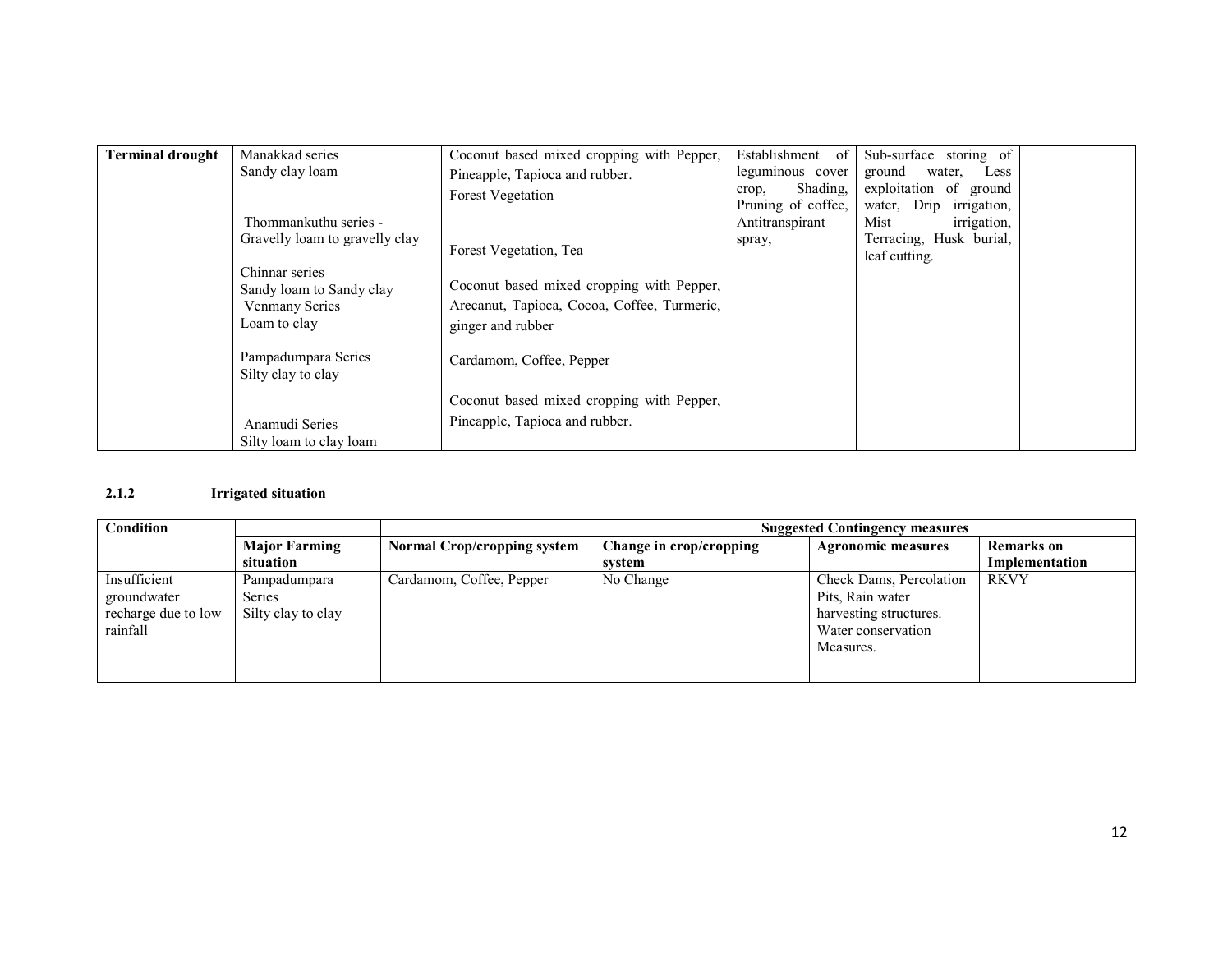2.2 Unusual rains (untimely, unseasonal etc) (for both rainfed and irrigated situations)

| Condition                                                            |                                                                                                                                                                                                                                                                                                |                        | <b>Suggested contingency measures</b> |                                  |  |
|----------------------------------------------------------------------|------------------------------------------------------------------------------------------------------------------------------------------------------------------------------------------------------------------------------------------------------------------------------------------------|------------------------|---------------------------------------|----------------------------------|--|
| Continuous high rainfall in a short span<br>leading to water logging | Vegetative stage                                                                                                                                                                                                                                                                               | <b>Flowering stage</b> | Crop maturity stage                   | Post harvest                     |  |
| Cardamom                                                             |                                                                                                                                                                                                                                                                                                |                        |                                       |                                  |  |
| Pepper                                                               | Improve drainage facility, Cover crops, Strip cropping with fodder grasses,<br>Improve storage facility/godowns                                                                                                                                                                                |                        |                                       |                                  |  |
| Coffee                                                               | Collection and conservation of rainwater,                                                                                                                                                                                                                                                      |                        |                                       |                                  |  |
| Coconut                                                              |                                                                                                                                                                                                                                                                                                |                        |                                       |                                  |  |
| Heavy rainfall with high speed winds in a<br>short span              |                                                                                                                                                                                                                                                                                                |                        |                                       |                                  |  |
| Cardamom                                                             |                                                                                                                                                                                                                                                                                                |                        |                                       |                                  |  |
| Pepper                                                               | Propping of banana plants, Improve drainage facility, shelter belts,                                                                                                                                                                                                                           |                        |                                       | Improve storage facility/godowns |  |
| Coffee                                                               |                                                                                                                                                                                                                                                                                                |                        |                                       |                                  |  |
| Coconut                                                              |                                                                                                                                                                                                                                                                                                |                        |                                       |                                  |  |
| Condition                                                            |                                                                                                                                                                                                                                                                                                |                        | <b>Suggested contingency measure</b>  |                                  |  |
| Outbreak of pests and diseases due to                                | <b>Vegetative stage</b>                                                                                                                                                                                                                                                                        | <b>Flowering stage</b> | Crop maturity stage                   | Post harvest                     |  |
| unseasonal rains                                                     |                                                                                                                                                                                                                                                                                                |                        |                                       |                                  |  |
| Horticulture                                                         |                                                                                                                                                                                                                                                                                                |                        |                                       |                                  |  |
| Coffee                                                               | Remove dead leaves and twigs which harbor the resting stage of the fungus,<br>Provide proper drainage and spray 1 % BM before the onset of monsoon, Prune<br>the affected branches and protect the new shoots and berry stalks with 0.5%<br>BM, Proper shade regulation to avoid sun scalding. |                        |                                       | Improve storage facility         |  |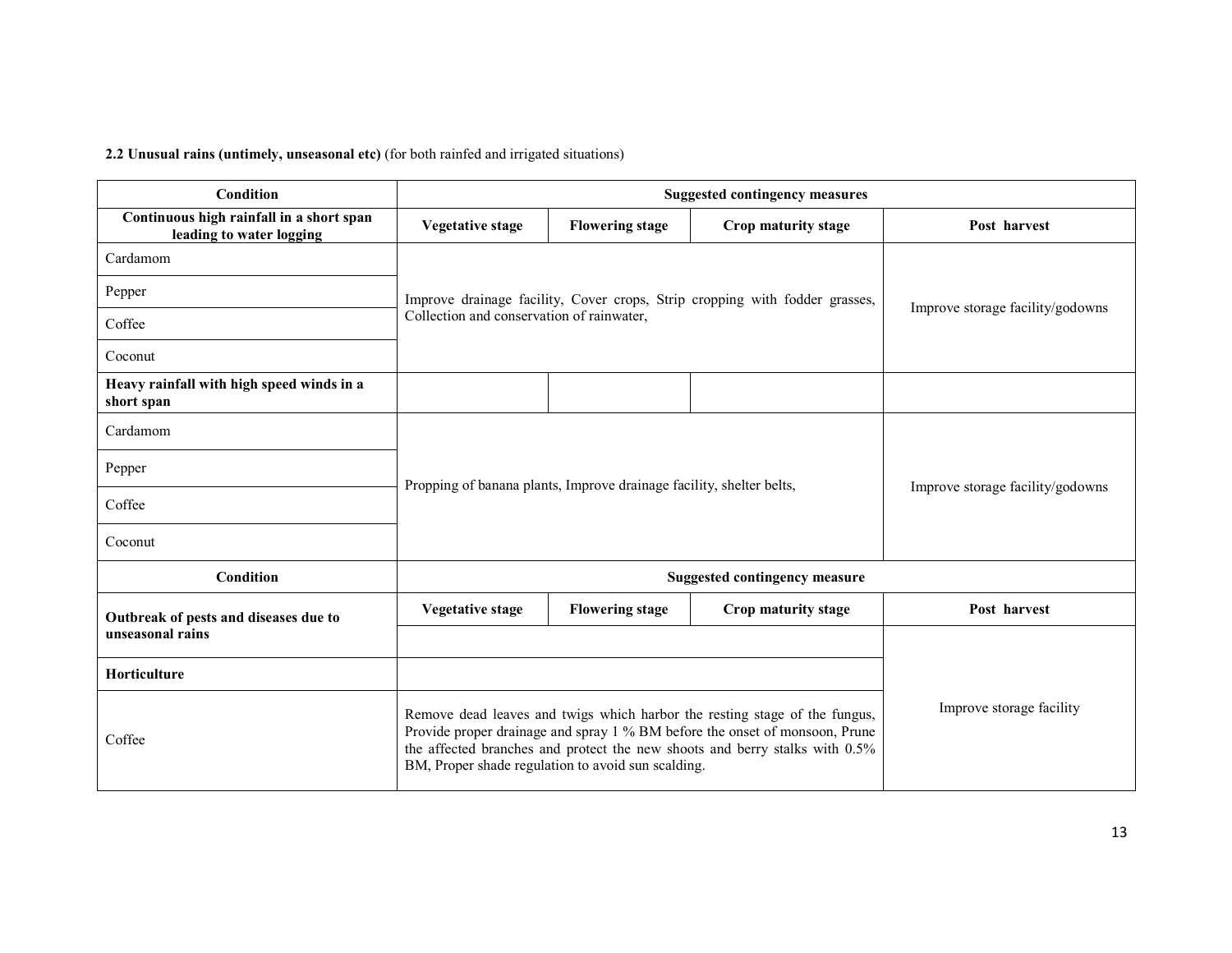| Pepper   | Remove and burn all infected plant debris and dead vines along with root<br>system to reduce the build up of the inoculums in the field. Prune the runner<br>shoots or tie back to vines before the onset of monsoon. Prune off the leaves<br>and shoots of vines to a height of 2 feet from the soil. Application of bio-control<br>agents.                 |
|----------|--------------------------------------------------------------------------------------------------------------------------------------------------------------------------------------------------------------------------------------------------------------------------------------------------------------------------------------------------------------|
| Banana   | Remove and destroy severely infected and completely dried leaves, Use disease<br>free healthy planting material. Avoid any sort of root injury through<br>intercultural operations or by nematode infestation, Provide better drainage,                                                                                                                      |
| Arecanut | Grow cover crops in the garden and apply in situ. Avoid water stagnation in the<br>garden by providing drainage facilities. Prophylactic spray of 1% Bordeaux<br>mixture with stickers once before the onset of south west monsoon followed by<br>second and third applications at 40-45 days interval. Collect and destroy all<br>fallen and infected nuts. |

| Condition                                 | Suggested contingency measure                            |                          |
|-------------------------------------------|----------------------------------------------------------|--------------------------|
| Continuous high rainfall in a short span  |                                                          | Post harvest             |
| leading to water logging                  |                                                          |                          |
| Horticulture                              |                                                          |                          |
|                                           | Improve drainage facility,                               |                          |
| Cardamom                                  |                                                          |                          |
|                                           |                                                          |                          |
| Tea                                       |                                                          |                          |
| Coffee                                    |                                                          |                          |
|                                           |                                                          |                          |
| Pepper                                    |                                                          |                          |
|                                           |                                                          |                          |
| Rubber                                    |                                                          | $\overline{\phantom{a}}$ |
|                                           |                                                          |                          |
| Heavy rainfall with high speed winds in a | Improve drainage facility, Proper shading (Shelter belt) |                          |
| short span                                |                                                          |                          |
|                                           |                                                          |                          |
| Horticulture                              |                                                          |                          |
|                                           |                                                          |                          |
| Cardamom                                  |                                                          |                          |
|                                           |                                                          |                          |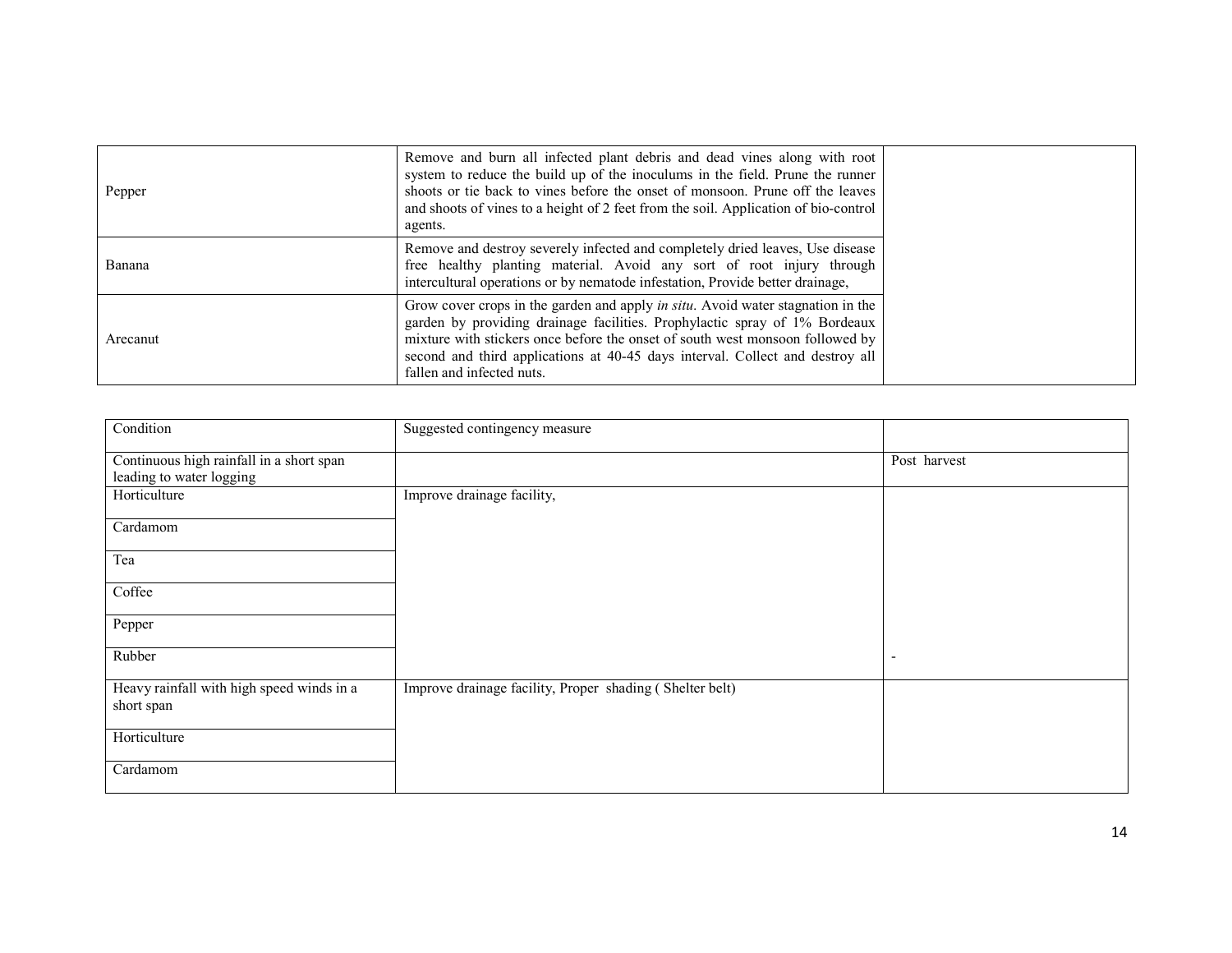| Tea                                                       |                                                                                                                                                            |  |
|-----------------------------------------------------------|------------------------------------------------------------------------------------------------------------------------------------------------------------|--|
| Coffee                                                    |                                                                                                                                                            |  |
| Pepper                                                    |                                                                                                                                                            |  |
| Outbreak of pests and diseases due to<br>unseasonal rains |                                                                                                                                                            |  |
| Cardamom                                                  | Trashing, Proper drainage and spray 1 % Bordeaux mixture with sticker, and<br>drenching with CoC 0.3%,                                                     |  |
| Tea                                                       | Pruning, spray 1 % Bordeaux mixture with sticker                                                                                                           |  |
| Coffee                                                    | Remove dead leaves and twigs which harbour the resting stage of the fungus,<br>Provide proper drainage and spray 1 % BM before the onset of monsoon, Prune |  |
| Pepper                                                    | the affected branches and protect the new shoots and berry stalks with 0.5%<br>BM, Proper shade regulation to avoid sun scalding.                          |  |

#### 2.3 Land Slides

| <b>Condition</b>                               | <b>Suggested contingency measures</b>                                                                                                                                                                                                                                                                                   |                                                                                                                             |                    |            |
|------------------------------------------------|-------------------------------------------------------------------------------------------------------------------------------------------------------------------------------------------------------------------------------------------------------------------------------------------------------------------------|-----------------------------------------------------------------------------------------------------------------------------|--------------------|------------|
| Transient water logging/ partial<br>inundation | Seedling / nursery stage                                                                                                                                                                                                                                                                                                | Vegetative stage                                                                                                            | Reproductive stage | At harvest |
| Cardamom                                       |                                                                                                                                                                                                                                                                                                                         | Avoid felling of trees in cardamom plantations. Planting of shade trees, Avoid excessive soil alterations along road sides. |                    |            |
| Coffee                                         | Fencing using local tree species. Soil and water conservation measures. Avoid rock blasting in flood prone areas. Weather based crop<br>insurance scheme must be introduced to all crops. Pits taking in contours and mountain valley to be discourage, cover crop raising in<br>plantation sector. Weather forecasting |                                                                                                                             |                    |            |
| Pepper                                         |                                                                                                                                                                                                                                                                                                                         |                                                                                                                             |                    |            |
| Tea                                            |                                                                                                                                                                                                                                                                                                                         |                                                                                                                             |                    |            |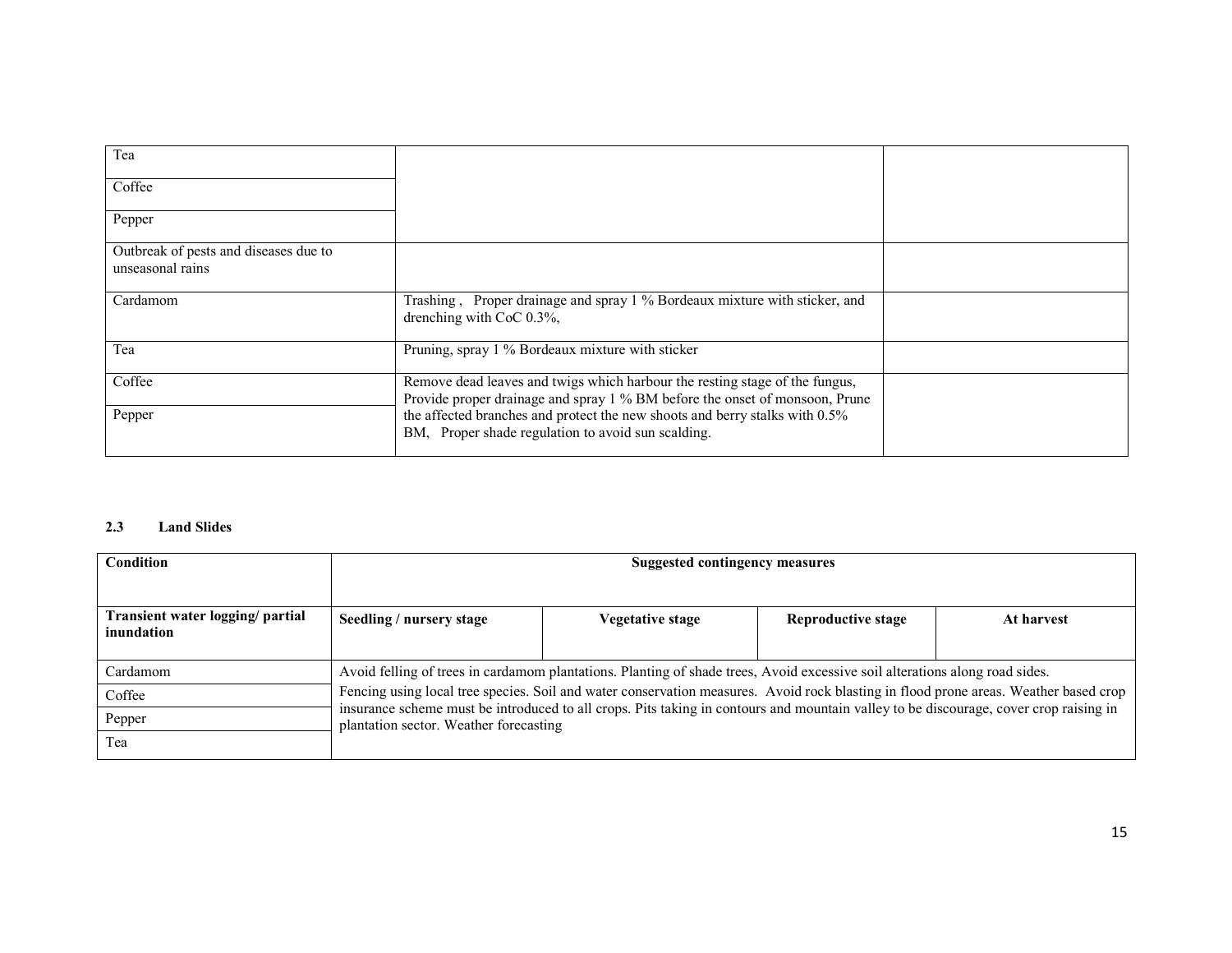#### 2.5Contingent strategies for Livestock, Poultry & Fisheries

### 2.5.1 Livestock

|                                  | <b>Suggested contingency measures</b>                                                                                                                                                                                                                                                                                                                                              |                                                                                                                                                                                                                                                                                                                                                                                     |                                                                                                                                                                                                                                                                                                          |  |
|----------------------------------|------------------------------------------------------------------------------------------------------------------------------------------------------------------------------------------------------------------------------------------------------------------------------------------------------------------------------------------------------------------------------------|-------------------------------------------------------------------------------------------------------------------------------------------------------------------------------------------------------------------------------------------------------------------------------------------------------------------------------------------------------------------------------------|----------------------------------------------------------------------------------------------------------------------------------------------------------------------------------------------------------------------------------------------------------------------------------------------------------|--|
|                                  | <b>Before the event</b>                                                                                                                                                                                                                                                                                                                                                            | During the event                                                                                                                                                                                                                                                                                                                                                                    | After the event                                                                                                                                                                                                                                                                                          |  |
| <b>Drought</b>                   |                                                                                                                                                                                                                                                                                                                                                                                    |                                                                                                                                                                                                                                                                                                                                                                                     |                                                                                                                                                                                                                                                                                                          |  |
| Feed and fodder                  | 1. Conserving fodder/crop residues/ forest grass<br>by silage $\sqrt{ }$<br>making either by individual or on<br>hav<br>community basis<br>2. Preparing complete diets and storing in<br>strategic locations<br>3. Organize procurement of dry fodders / feed<br>ingredients from surplus areas<br>4. Establish fodder banks and feed banks                                        | 1. Organise relief camps 2. Supply silage / hay to<br>farmers with productive stock on subsidized rates<br>3. Segregate old, weak and unproductive stock and<br>send for slaughter<br>4. Supply mineral mixture to avoid deficiencies<br>5. Dry fodder must be offered to the livestock in little<br>quantities for number of times<br>6. Concentrate feed or complete feed must be | 1. Capacity building to stake holders on<br>drought/cyclone/flood mitigation<br>2. Promote fodder cultivation.<br>3. Flushing the stock to recoup<br>4. Avoid soaked and mould infected<br>feeds / fodders to livestock<br>5. Replenish the feed and fodder banks<br>6.Promote<br>fodder<br>preservation |  |
| availability                     | 5. Capacity building and preparedness                                                                                                                                                                                                                                                                                                                                              | offered to only productive and young stock only                                                                                                                                                                                                                                                                                                                                     | techniques like silage / hay making                                                                                                                                                                                                                                                                      |  |
|                                  | 1. Plan for sufficient number of tanks for water<br>transportation<br>2. Identify bore wells, which can sustain<br>demand.<br>sufficient quantities of water<br>3.Procure                                                                                                                                                                                                          | 1. Regular supply of clean drinking water to all<br>tanks 2. Cleaning the tanks in regular intervals                                                                                                                                                                                                                                                                                |                                                                                                                                                                                                                                                                                                          |  |
| Drinking water                   | <b>Sanitizers</b>                                                                                                                                                                                                                                                                                                                                                                  | 2. Add water sanitizers                                                                                                                                                                                                                                                                                                                                                             | 1. Rain water Harvesting should be done                                                                                                                                                                                                                                                                  |  |
|                                  | .Procure and stock emergency medicines and<br>vaccines for important endemic diseases of<br>the area<br>2. All the stock must be immunized for<br>endemic diseases of the area<br>3. Carry out deworming to all young stock<br>4. Keep stock of bleaching powder and lime<br>5. Identify the Clinical staff and trained paravets<br>and indent for their services as per schedules | 1. Keep close watch on the health of the stock<br>2. Sick animals must be isolated and treated<br>Separately.<br>3. Carry out deworming and spraying to all<br>animals entering into relief camps<br>4. Clean the animal houses regularly and apply<br>disinfectants.<br>5. Safe and hygienic disposal of dead animal<br>carcasses                                                  | 1. keep close surveillance on disease<br>outbreak.<br>2. Undertake the vaccination depending<br>on need<br>3. Keep the animal houses clean and<br>spray disinfectants                                                                                                                                    |  |
| Health and disease<br>management | 7. Identify the volunteers who can serve in need<br>of emergency                                                                                                                                                                                                                                                                                                                   | 6. Organize with community daily lifting of dung<br>from relief camps                                                                                                                                                                                                                                                                                                               |                                                                                                                                                                                                                                                                                                          |  |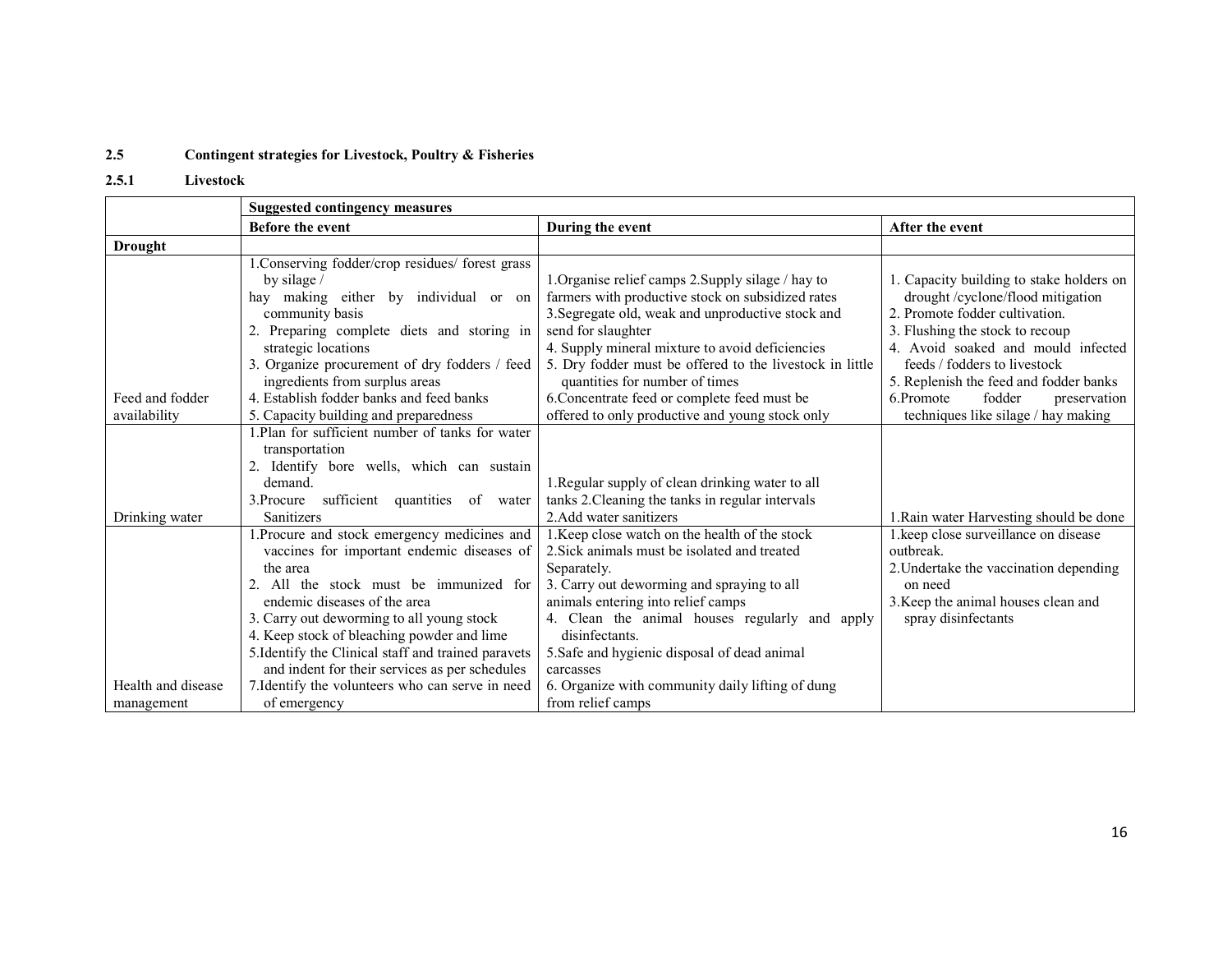#### 2.5.2 Poultry

|                               | <b>Suggested contingency measures</b> |                                                                            |                                                    | Convergence/linkages with ongoing |  |
|-------------------------------|---------------------------------------|----------------------------------------------------------------------------|----------------------------------------------------|-----------------------------------|--|
|                               | <b>Before the event</b>               | During the event                                                           | After the event                                    | programs, if any                  |  |
| <b>Drought</b>                |                                       |                                                                            |                                                    |                                   |  |
| Storage of feed ingredients   | Storing of feed and<br>ingredients    | Provide kitchen waste<br>and feed additives<br>vitamin mineral<br>mixtures | Cultivation of maize and<br>other feed ingredients | Can be linked with ATMA, NREGS,   |  |
| Drinking water                | Storage of clean drinking<br>water    | Provide cold clean water                                                   | Digging of bore wells for<br>drinking water        | <b>RKVY</b>                       |  |
| Health and disease management | Vaccination of birds                  | Medicated water and<br>Balanced feed should be<br>given                    | Provide clean coops for<br>shelter                 |                                   |  |

#### 2.5.3 Fisheries/ Aquaculture

|                                                                    | <b>Suggested contingency measures</b>                                                                                                           |                                                                                            |                                                                                                                                                  |
|--------------------------------------------------------------------|-------------------------------------------------------------------------------------------------------------------------------------------------|--------------------------------------------------------------------------------------------|--------------------------------------------------------------------------------------------------------------------------------------------------|
|                                                                    | <b>Before the event</b>                                                                                                                         | During the event                                                                           | After the event                                                                                                                                  |
| 1) Drought                                                         |                                                                                                                                                 |                                                                                            |                                                                                                                                                  |
| A. Capture                                                         | <b>NA</b>                                                                                                                                       |                                                                                            |                                                                                                                                                  |
| Marine                                                             | NA                                                                                                                                              |                                                                                            |                                                                                                                                                  |
| Inland<br>(i) Shallow water depth due to insufficient rains/inflow | <b>Stocking</b><br>of<br>advanced<br>fingerlings in half or even less<br>than the normal stocking density<br>or stocking of common carp<br>seed | Immediate harvesting or decreasing<br>the density commensurate with the<br>water quantity. | De weeding and deepening of<br>tank to<br>ensure retention of water for<br>a longer<br>provision of<br>period and<br>employment<br>under MGNREGP |
| (ii) Changes in water quality                                      | monitoring of water<br>Regular<br>quality<br>parameters and application of<br>geolites, soil probiotics, etc to                                 | Immediate harvesting or changing<br>the water quality by application of<br>sanitisers.     | Removal of top layer, deep<br>ploughing<br>of tank and application of                                                                            |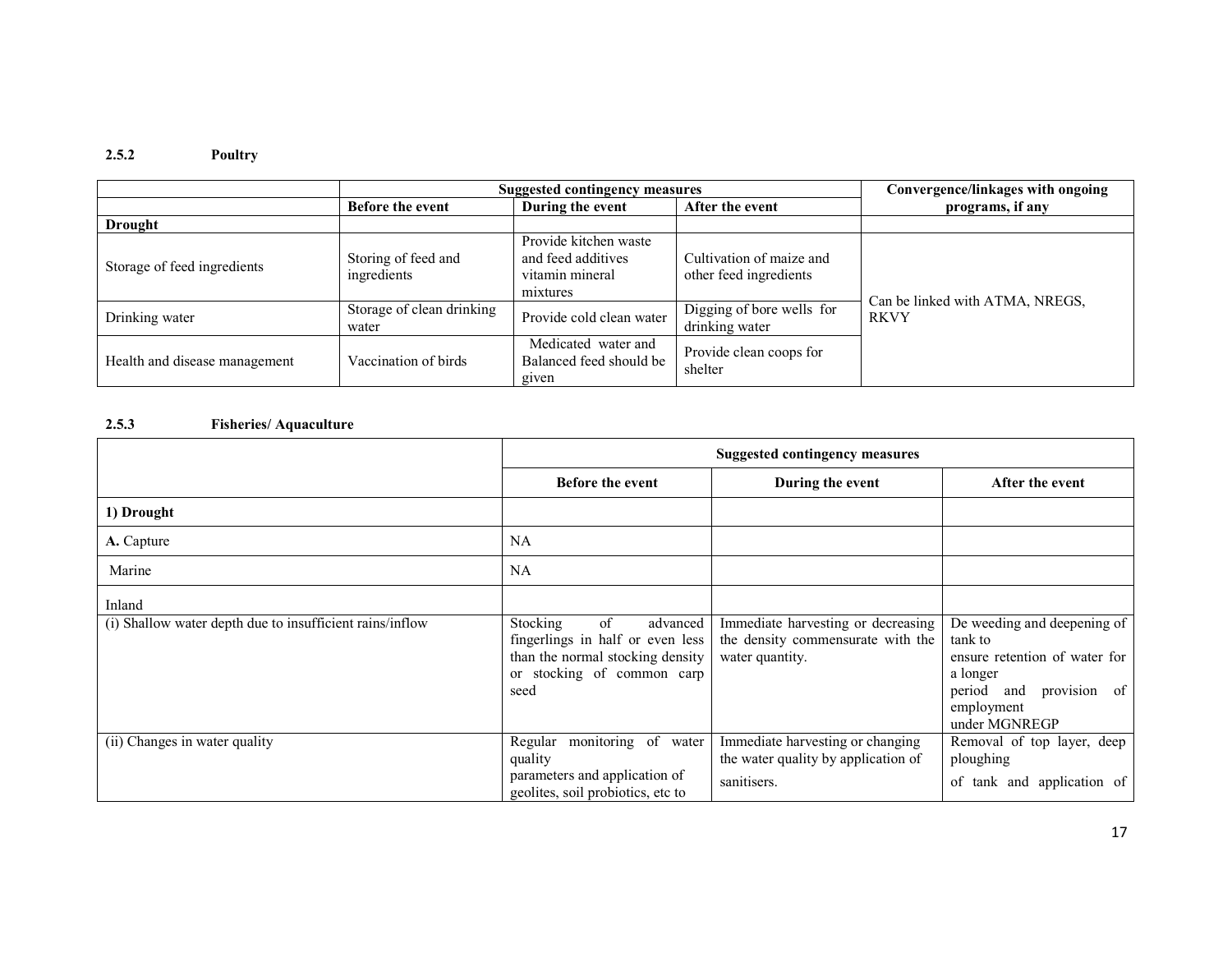|                                                                                                                           | maintain water qaulity                                                                                                             |                                                                    | lime                                                                          |
|---------------------------------------------------------------------------------------------------------------------------|------------------------------------------------------------------------------------------------------------------------------------|--------------------------------------------------------------------|-------------------------------------------------------------------------------|
| <b>B.</b> Aquaculture                                                                                                     |                                                                                                                                    |                                                                    |                                                                               |
| (i) Shallow water in ponds due to insufficient rains/inflow                                                               | Crop holiday<br>or going<br>for<br>stocking<br>yearlings<br>of<br>by<br>reducing the density according<br>to availability of water | Harvesting of fish and leaving the<br>pond fallow till next season | Removal of top layer, deep<br>ploughing<br>of tank and application of<br>lime |
| (ii) Impact of salt load build up in ponds / change in water quality                                                      | NA                                                                                                                                 |                                                                    |                                                                               |
| 2) Floods                                                                                                                 |                                                                                                                                    |                                                                    |                                                                               |
| A. Capture                                                                                                                |                                                                                                                                    |                                                                    |                                                                               |
| Marine                                                                                                                    | NA                                                                                                                                 |                                                                    |                                                                               |
| Inland                                                                                                                    |                                                                                                                                    |                                                                    |                                                                               |
| (i) Average compensation paid due to loss of human life<br>(ii) No. of boats / nets/damaged<br>(iii) No.of houses damaged | Shifting the people from low<br>lying<br>areas to relief camps                                                                     |                                                                    | $\blacksquare$                                                                |
| (iv) Loss of stock                                                                                                        |                                                                                                                                    |                                                                    |                                                                               |
| (v) Changes in water quality                                                                                              |                                                                                                                                    |                                                                    |                                                                               |
| (vi) Health and diseases                                                                                                  |                                                                                                                                    |                                                                    |                                                                               |
| <b>B.</b> Aquaculture                                                                                                     |                                                                                                                                    |                                                                    |                                                                               |
| (i) Inundation with flood water                                                                                           | <b>NA</b>                                                                                                                          |                                                                    |                                                                               |
| (ii) Water continuation and changes in water quality                                                                      |                                                                                                                                    |                                                                    |                                                                               |
| (iii) Health and diseases                                                                                                 |                                                                                                                                    |                                                                    |                                                                               |
| (iv) Loss of stock and inputs (feed, chemicals etc)                                                                       |                                                                                                                                    |                                                                    |                                                                               |
| (v) Infrastructure damage (pumps, aerators, huts etc)                                                                     |                                                                                                                                    |                                                                    |                                                                               |